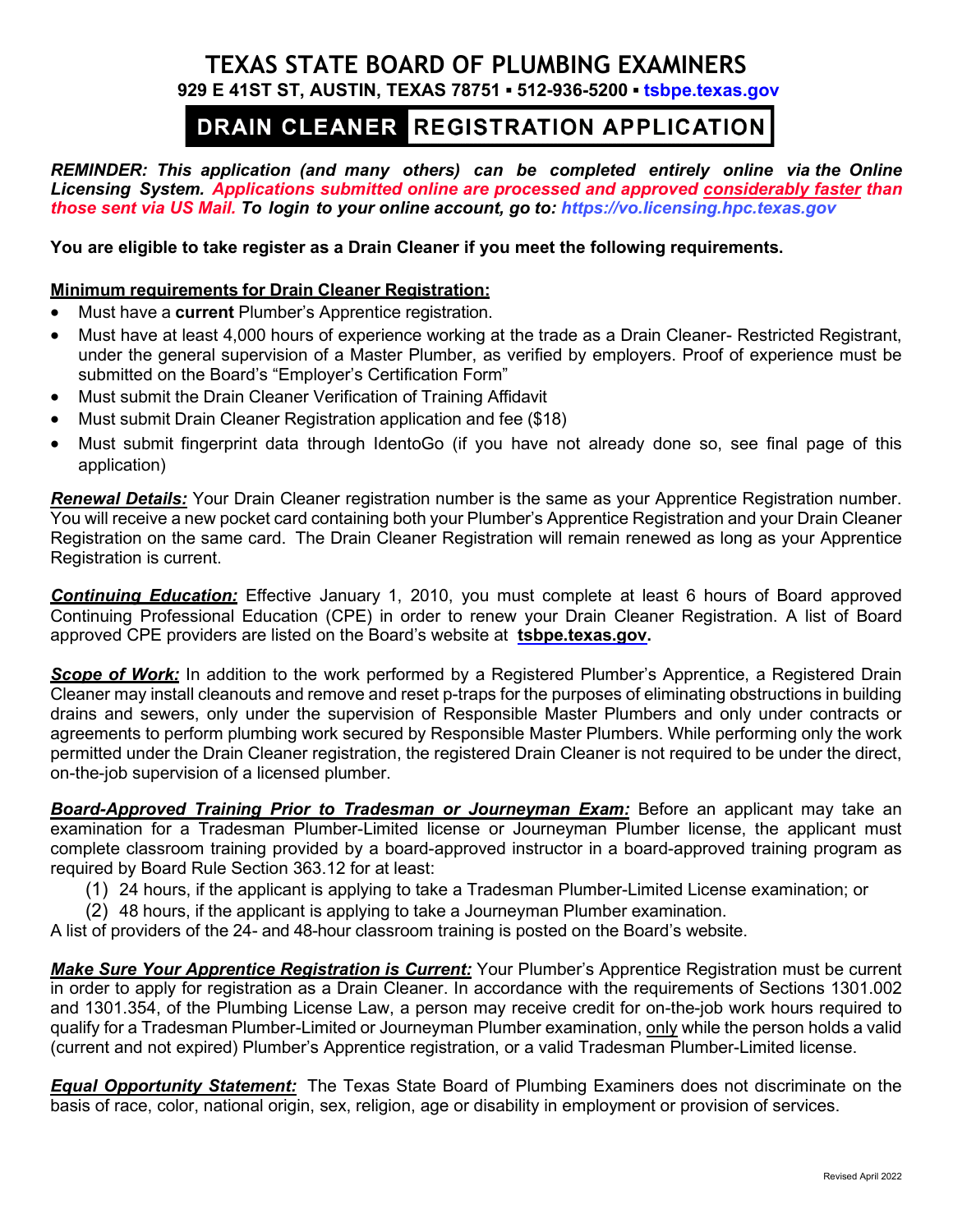## **TEXAS STATE BOARD OF PLUMBING EXAMINERS**

**929 E 41ST ST, AUSTIN, TEXAS 78751 ▪ 512-936-5200 ▪ [tsbpe.texas.gov](http://www.tsbpe.texas.gov/)**

# DRAIN CLEANER REGISTRATION APPLICATION

|                                                                                                                   |                                                                                                                                                                                                                                                                                                                                                                                                                                                                                                                                                                                                                                                                                                                                                                                                                                                                                                                                                                                                                                                                                                                                  | 6. Driver's License/ID No.<br>-Visclosure of your social security number is required. Your social security number is being solicited pursuant to Texas Family Code § 231.302 for use by the state's Title IV- |  |  |  |
|-------------------------------------------------------------------------------------------------------------------|----------------------------------------------------------------------------------------------------------------------------------------------------------------------------------------------------------------------------------------------------------------------------------------------------------------------------------------------------------------------------------------------------------------------------------------------------------------------------------------------------------------------------------------------------------------------------------------------------------------------------------------------------------------------------------------------------------------------------------------------------------------------------------------------------------------------------------------------------------------------------------------------------------------------------------------------------------------------------------------------------------------------------------------------------------------------------------------------------------------------------------|---------------------------------------------------------------------------------------------------------------------------------------------------------------------------------------------------------------|--|--|--|
|                                                                                                                   |                                                                                                                                                                                                                                                                                                                                                                                                                                                                                                                                                                                                                                                                                                                                                                                                                                                                                                                                                                                                                                                                                                                                  | D agency to assist in the administration of laws relating to child support enforcement under 42 U.S.C. §§ 601-617 and 651-669.                                                                                |  |  |  |
|                                                                                                                   |                                                                                                                                                                                                                                                                                                                                                                                                                                                                                                                                                                                                                                                                                                                                                                                                                                                                                                                                                                                                                                                                                                                                  |                                                                                                                                                                                                               |  |  |  |
|                                                                                                                   |                                                                                                                                                                                                                                                                                                                                                                                                                                                                                                                                                                                                                                                                                                                                                                                                                                                                                                                                                                                                                                                                                                                                  | 8. Employed by____________________________Employer Tel. # ______________________                                                                                                                              |  |  |  |
|                                                                                                                   | 9. Have you ever been convicted of a misdemeanor in this or any other state? $\Box$ Yes $\Box$ No                                                                                                                                                                                                                                                                                                                                                                                                                                                                                                                                                                                                                                                                                                                                                                                                                                                                                                                                                                                                                                |                                                                                                                                                                                                               |  |  |  |
|                                                                                                                   | 10. Have you ever been convicted of a felony in this or any other state? $\Box$ Yes $\ \Box$ No<br>If you answer YES to #10, you must submit a Supplemental Criminal History Information Form (SCHIF) and all documentation listed on page 2 of this<br>application. The SCHIF is available on the TSBPE website at tsbpe texas gov under "Forms."                                                                                                                                                                                                                                                                                                                                                                                                                                                                                                                                                                                                                                                                                                                                                                               |                                                                                                                                                                                                               |  |  |  |
|                                                                                                                   | 11. Are you an active member of the military or a veteran? $\Box$ Yes $\Box$ No                                                                                                                                                                                                                                                                                                                                                                                                                                                                                                                                                                                                                                                                                                                                                                                                                                                                                                                                                                                                                                                  |                                                                                                                                                                                                               |  |  |  |
|                                                                                                                   | complete. Incomplete applications will not be processed.<br>□ \$18 registration fee (cashier's check, money order, or personal or company check are accepted, fee is non-<br>refundable)<br>Employer Certification Form(s) showing proof of experience (2,000 hours). Employer Certification Forms are<br>available on the TSBPE web site at tsbpe.texas.gov (under Forms)<br>If you answered "yes" to question #10: Supplemental Criminal History Information Form and required documents<br>Drain Cleaner Verification of Training Affidavit. This document is available on the TSBPE web site at<br>$\Box$<br>tsbpe.texas.gov (under Forms)<br>One-time, electronic submission of fingerprint data through IdentoGO (if you haven not yet submitted fingerprint<br>data, see final page of this application)<br>13. BY SIGNING BELOW, I TESTIFY THAT I UNDERSTAND THAT SUBMITTING ANY FALSE INFORMATION<br>TO THE BOARD IS A CRIMINAL OFFENSE AND WILL ALSO RESULT IN DISCIPLINARY ACTION, UP TO<br>AND INCLUDING REVOCATION OF MY PLUMBING LICENSE OR REGISTRATION AND AN<br><b>ADMINISTRATIVE PENALTY UP TO \$5,000.00.</b> |                                                                                                                                                                                                               |  |  |  |
| <b>Signature of Applicant</b><br>------------------------------ TSBPE USE ONLY ---------------------------------, |                                                                                                                                                                                                                                                                                                                                                                                                                                                                                                                                                                                                                                                                                                                                                                                                                                                                                                                                                                                                                                                                                                                                  |                                                                                                                                                                                                               |  |  |  |
|                                                                                                                   |                                                                                                                                                                                                                                                                                                                                                                                                                                                                                                                                                                                                                                                                                                                                                                                                                                                                                                                                                                                                                                                                                                                                  |                                                                                                                                                                                                               |  |  |  |
|                                                                                                                   |                                                                                                                                                                                                                                                                                                                                                                                                                                                                                                                                                                                                                                                                                                                                                                                                                                                                                                                                                                                                                                                                                                                                  |                                                                                                                                                                                                               |  |  |  |